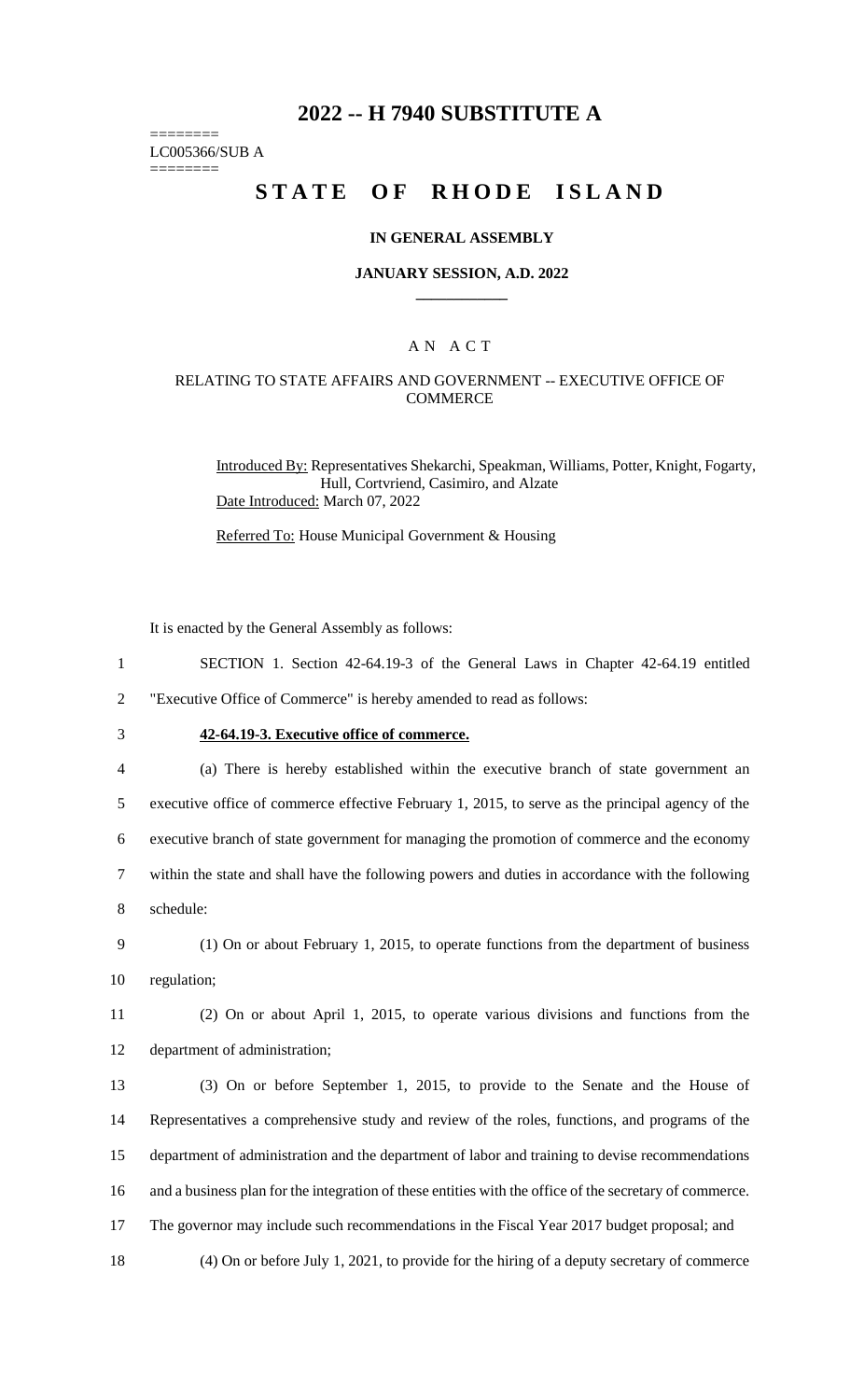1 and housing who shall report directly to the secretary of commerce. On July 1, 2022, the deputy 2 secretary of commerce and housing shall succeed to the position of secretary of housing, and the position of deputy secretary of commerce and housing shall cease to exist under this chapter. All references in the general laws to the deputy secretary of commerce and housing shall be construed 5 to mean the secretary of housing. The secretary of housing shall be appointed by and report directly to the governor and shall assume all powers, duties and responsibilities formerly held by the deputy secretary of commerce and housing. Until the formation of the new department of housing pursuant to chapter 64.34 of title 42 the secretary of housing shall reside within the executive office of 9 commerce for administrative purposes only. The deputy secretary of commerce and housing shall: (i) Prior to hiring, have completed and earned a minimum of a master's graduate degree in the field of urban planning, economics, or a related field of study or possess a juris doctor law degree. Preference shall be provided to candidates having earned an advanced degree consisting of an L.L.M. law degree or Ph.D in urban planning or economics. Qualified candidates must have documented five (5) years' full-time experience employed in the administration of housing policy and/or development;

 (ii) Be responsible for overseeing all housing initiatives in the state of Rhode Island and developing a housing plan, including, but not limited to, the development of affordable housing opportunities to assist in building strong community efforts and revitalizing neighborhoods;

19 (iii) Coordinate with all agencies directly related to any housing initiatives and participate 20 in the promulgation of any regulation having an impact on housing including, but not limited to, the Rhode Island housing and mortgage finance corporation, coastal resources management council (CRMC), and state departments including, but not limited to: the department of environmental management (DEM), the department of business regulation (DBR), the department of 24 transportation (DOT) and statewide planning, the Rhode Island housing resources commission; and (iv) Coordinate with the housing resources commission to formulate an integrated housing report to include findings and recommendations to the governor, speaker of the house, senate president, each chamber's finance committee, and any committee whose purview is reasonably related to, including, but not limited to, issues of housing, municipal government, and health on or before December 31, 2021, and annually thereafter which report shall include, but not be limited to, the following:

 (A) The total number of housing units in the state with per community counts, including the number of Americans with Disabilities Act compliant special needs units;

(B) The occupancy and vacancy rate of the units referenced in subsection (a)(4)(iv)(A);

34 (C) The change in the number of units referenced in subsection  $(a)(4)(iv)(A)$ , for each of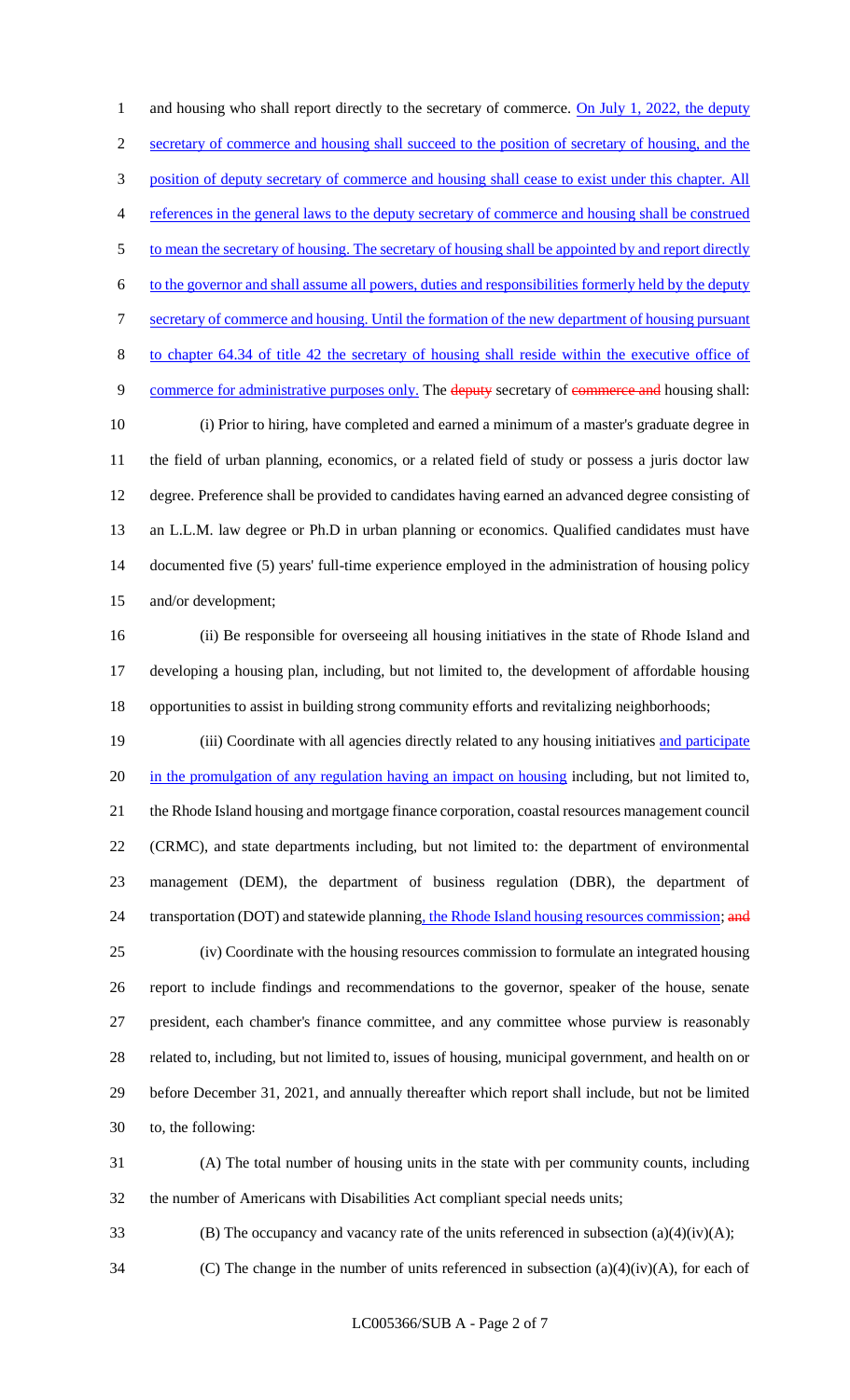- 1 the prior three (3) years in figures and as a percentage;
- (D) The number of net new units in development and number of units completed since the prior report;
- (E) For each municipality the number of single-family, two-family (2), and three-family (3) units, and multi-unit housing delineated sufficiently to provide the lay reader a useful description of current conditions, including a statewide sum of each unit type; (F) The total number of units by income type; (G) A projection of the number of status quo units; (H) A projection of the number of units required to meet housing formation trends; (I) A comparison of regional and other similarly situated state funding sources that support housing development including a percentage of private, federal, and public support; (J) A reporting of unit types by number of bedrooms for rental properties including an accounting of all: 14 (I) Single-family units; (II) Accessory dwelling units; 16 (III) Two-family (2) units; (IV) Three-family (3) units; (V) Multi-unit sufficiently delineated units; (VI) Mixed use sufficiently delineated units; and 20 (VII) Occupancy and vacancy rates for the prior three (3) years; (K) A reporting of unit types by ownership including an accounting of all: 22 (I) Single-family units; 23 (II) Accessory dwelling units; 24 (III) Two-family (2) units; (IV) Three-family (3) units; (V) Multi-unit sufficiently delineated units; (VI) Mixed use sufficiently delineated units; and 28 (VII) Occupancy and vacancy rates for the prior three (3) years; (L) A reporting of the number of applications submitted or filed for each community according to unit type and an accounting of action taken with respect to each application to include, approved, denied, appealed, approved upon appeal, and if approved, the justification for each approval; (M) A reporting of permits for each community according to affordability level that were
- sought, approved, denied, appealed, approved upon appeal, and if approved, the justification for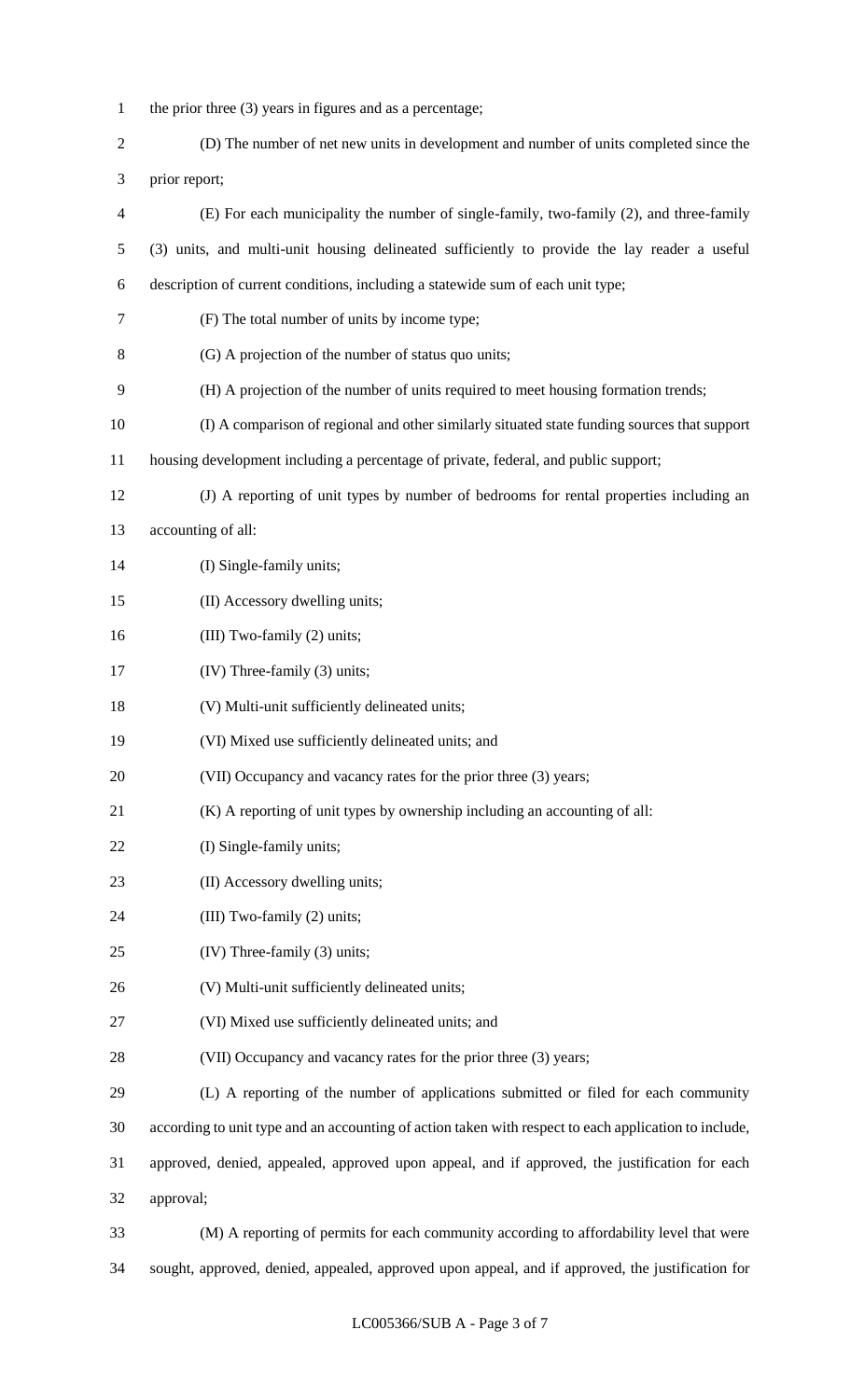each approval;

 (N) A reporting of affordability by municipality that shall include the following: (I) The percent and number of units of extremely low-, very low-, low-, moderate-, fair- market rate, and above-market-rate units; including the average and median costs of those units; (II) The percent and number of units of extremely low-, very low-, low-, and moderate- income housing units required to satisfy the ten percent (10%) requirement pursuant to chapter 24 of title 45; including the average and median costs of those units; (III) The percent and number of units for the affordability levels above moderate-income housing, including a comparison to fair-market rent and fair-market homeownership; including the average and median costs of those units; (IV) The percentage of cost burden by municipality with population equivalent; (V) The percentage and number of home financing sources, including all private, federal, state, or other public support; and (VI) The cost growth for each of the previous five (5) years by unit type at each affordability level, by unit type; (O) A reporting of municipal healthy housing stock by unit type and number of bedrooms and providing an assessment of the state's existing housing stock and enumerating any risks to the 18 public health from that housing stock, including, but not limited to: the presence of lead, mold, safe drinking water, disease vectors (insects and vermin), and other conditions that are an identifiable health detriment. Additionally, the report shall provide the percentage of the prevalence of health risks by age of the stock for each community by unit type and number of bedrooms; and (P) A recommendation shall be included with the report required under this section that shall provide consideration to any and all populations, ethnicities, income levels, and other relevant 24 demographic criteria determined by the deputy secretary, and with regard to any and all of the criteria enumerated elsewhere in the report separately or in combination, provide recommendations to resolve any issues that provide an impediment to the development of housing, including specific data and evidence in support of the recommendation. All data and methodologies used to present evidence are subject to review and approval of the chief of revenue analysis, and that approval shall include an attestation of approval by the chief to be included in the report. (v) Have direct oversight, in conjunction with the Rhode Island housing resources commission, over the office of housing and community development (OHCD) and shall be

responsible for coordinating with the secretary of commerce a shared staffing arrangement until

33 June 30, 2023 to carry out the provisions of this chapter;

(vi) On or before November 1, 2022, develop a housing organizational plan to be provided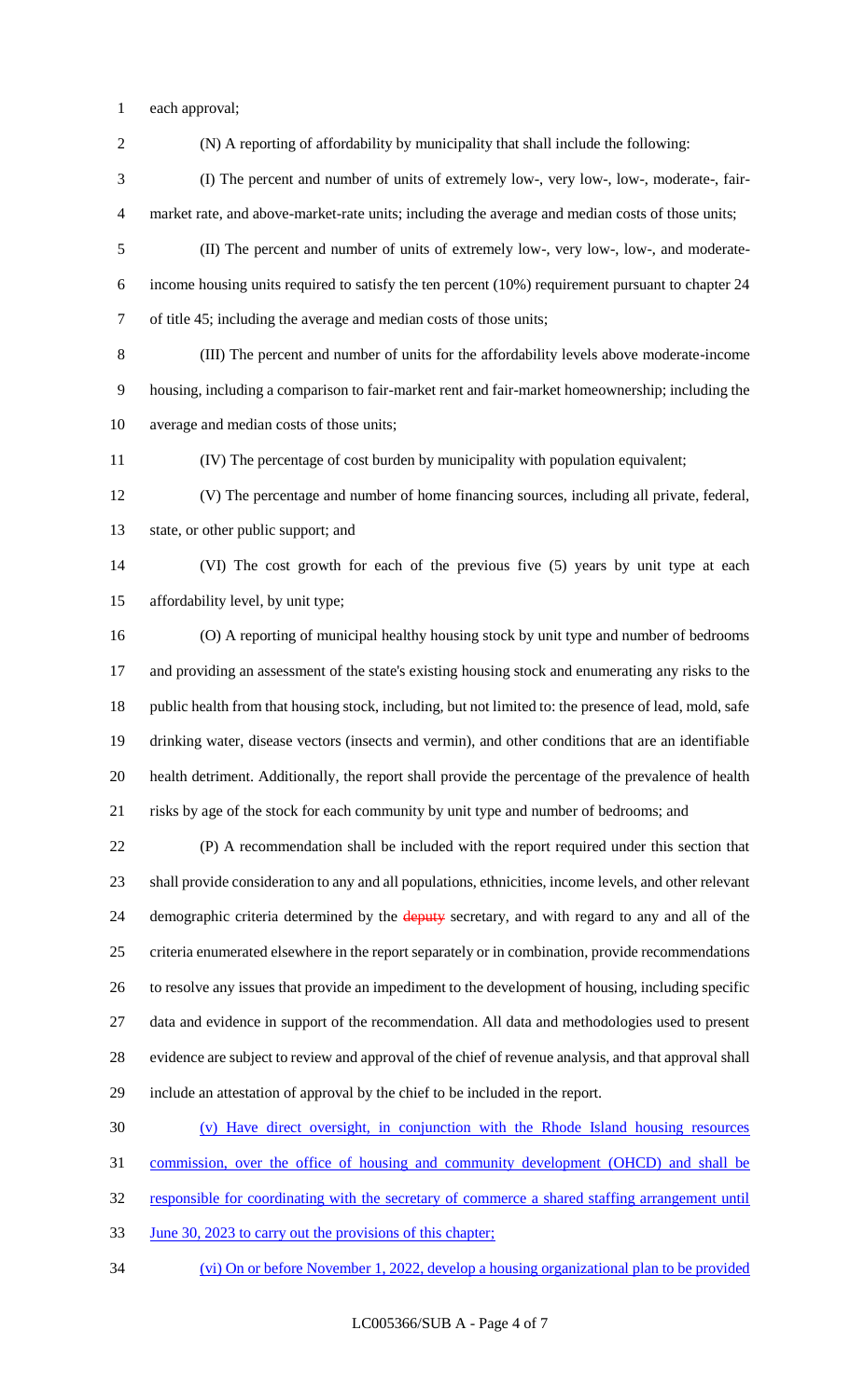| $\mathbf{1}$   | to the general assembly that includes a review, analysis and assessment of functions related to     |
|----------------|-----------------------------------------------------------------------------------------------------|
| $\mathbf{2}$   | housing of all state departments, quasi-public agencies, boards and commissions. Provided, further, |
| 3              | the secretary, with the input from each department, agency, board and commission, shall include     |
| $\overline{4}$ | in the plan comprehensive options, including the advantages and disadvantages of each option and    |
| 5              | recommendations relating to the functions and structure of the new department of housing.           |
| 6              | (b) In this capacity, the office shall:                                                             |
| 7              | (1) Lead or assist state departments and coordinate business permitting processes in order          |
| $8\,$          | to:                                                                                                 |
| $\mathbf{9}$   | (i) Improve the economy, efficiency, coordination, and quality of the business climate in           |
| 10             | the state;                                                                                          |
| 11             | (ii) Design strategies and implement best practices that foster economic development and            |
| 12             | growth of the state's economy;                                                                      |
| 13             | (iii) Maximize and leverage funds from all available public and private sources, including          |
| 14             | federal financial participation, grants, and awards;                                                |
| 15             | (iv) Increase public confidence by conducting customer centric operations whereby                   |
| 16             | commercial enterprise are supported and provided programs and services that will grow and nurture   |
| 17             | the Rhode Island economy; and                                                                       |
| 18             | (v) Be the state's lead agency for economic development.                                            |
| 19             | (2) Provide oversight and coordination of all housing initiatives in the state of Rhode             |
| 20             | Island.                                                                                             |
| 21             | (c) The office shall include the office of regulatory reform and other administration               |
| 22             | functions that promote, enhance, or regulate various service and functions in order to promote the  |
| 23             | reform and improvement of the regulatory function of the state.                                     |
| 24             | SECTION 2. Title 42 of the General Laws entitled "STATE AFFAIRS AND                                 |
| 25             | GOVERNMENT" is hereby amended by adding thereto the following chapter:                              |
| 26             | <b>CHAPTER 64.34</b>                                                                                |
| 27             | THE DEPARTMENT OF HOUSING                                                                           |
| 28             | 42-64.34-1. Department established.                                                                 |
| 29             | Effective January 1, 2023, there is hereby established within the executive branch of the           |
| 30             | state government a department of housing. The head of the department shall be the secretary of      |
| 31             | housing, who shall be appointed by the governor.                                                    |
| 32             | 42-64.34-2. Powers and duties.                                                                      |
| 33             | The secretary of housing shall have all powers and duties pursuant to $\S$ 42-64.19-3(a)(4).        |
| 34             | SECTION 3. This act shall take effect upon passage.                                                 |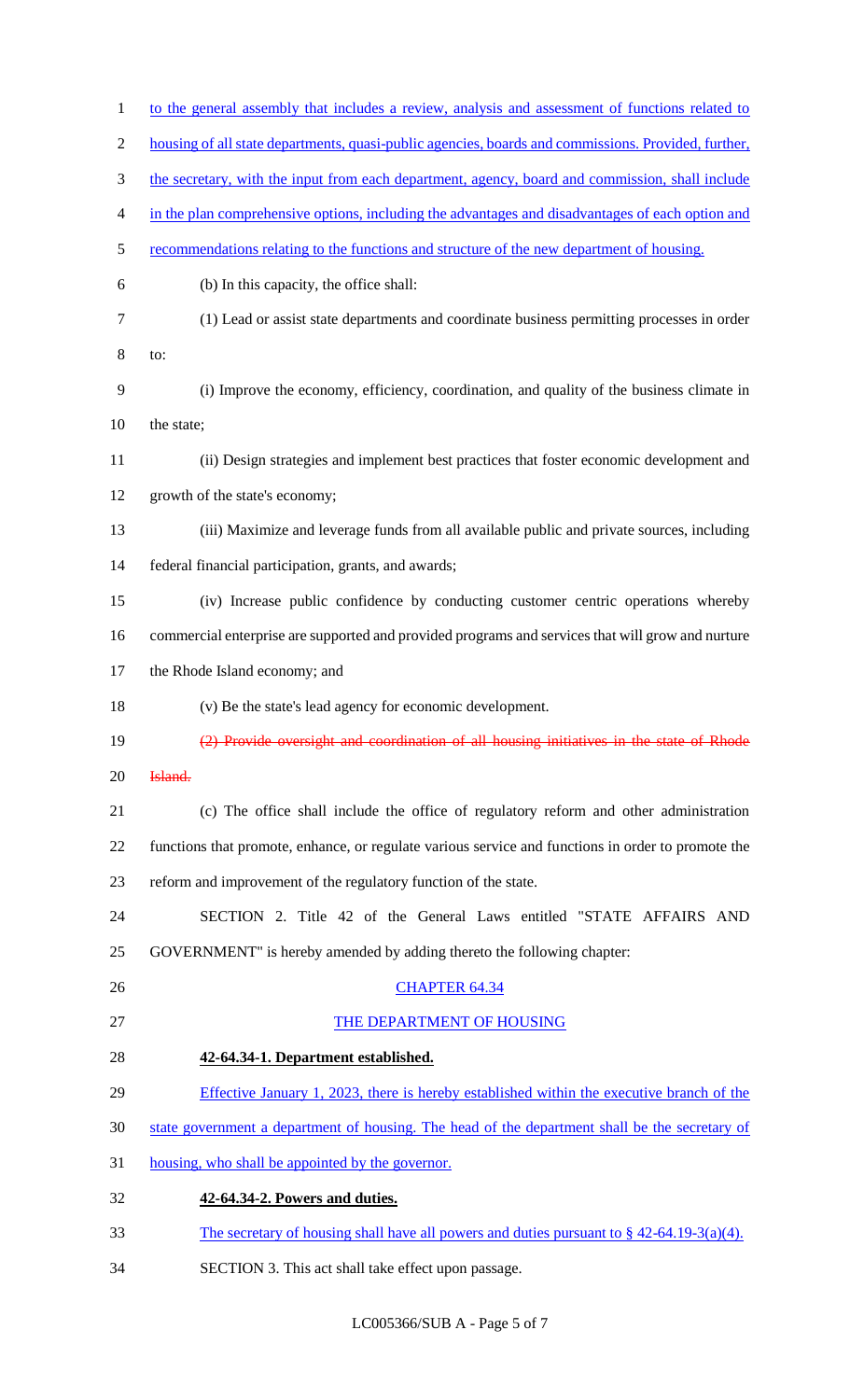#### ======== LC005366/SUB A ========